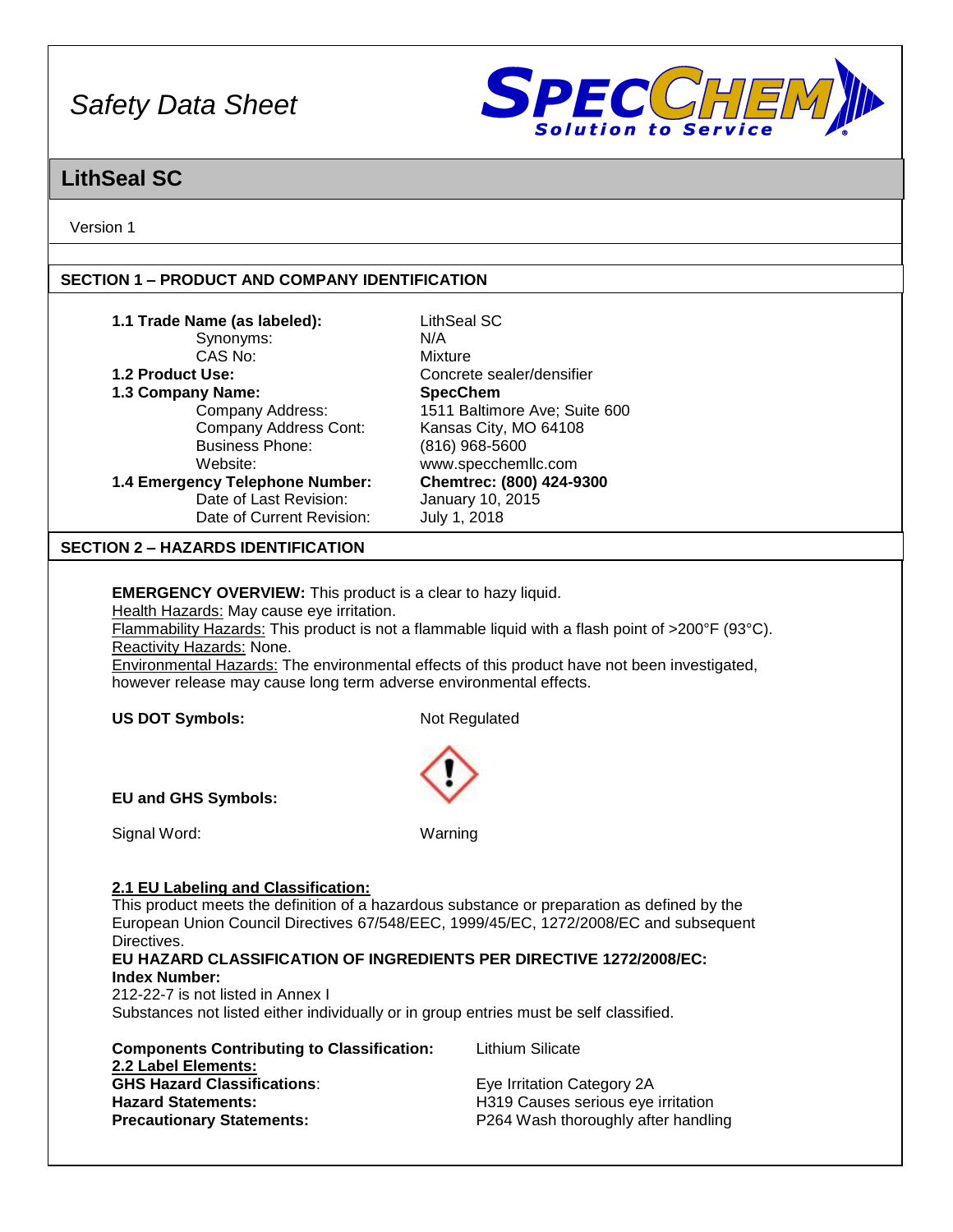

## **LithSeal SC**

| Version 1                                                           |                                                                                                             |
|---------------------------------------------------------------------|-------------------------------------------------------------------------------------------------------------|
|                                                                     | P280 Wear eye protection/face protection                                                                    |
| <b>Response Statements:</b>                                         | P305+P351+P338 IF IN EYES: Rinse cautiously with<br>water for several minutes.                              |
|                                                                     | P337+P313 If eye irritation persists: Get medical<br>advice/attention.                                      |
| <b>Storage Statements:</b>                                          | None applicable                                                                                             |
| <b>Disposal Statements:</b>                                         | P501 Dispose of contents/container in accordance<br>with local/regional/national/international regulations. |
| 2.3 Health Hazards or Risks From Exposure:                          |                                                                                                             |
| <b>Symptoms of Overexposure by Route of Exposure:</b>               |                                                                                                             |
| symptoms of overexposure are described in the following paragraphs. | The most significant routes of overexposure for this product are by contact with skin or eyes. The          |
|                                                                     |                                                                                                             |

#### **Acute:**

Inhalation: No serious effects anticipated under normal conditions.

Skin Contact: May cause mild irritation to skin.

Eye Contact: Contact with the eyes may be irritating.

Ingestion: May cause gastrointestinal irritation, nausea, and vomiting.

**Chronic:** Repeated exposure may cause skin dryness or cracking.

## **Target Organs:**

Acute: Eyes, Skin Chronic: Skin

## **SECTION 3 – COMPOSITION / INFORMATION ON INGREDIENTS**

| <b>Hazardous Ingredients</b>                                                                                                      | WT%      | <b>CAS No.</b>       |  | EINECS No.   Hazard Classification |
|-----------------------------------------------------------------------------------------------------------------------------------|----------|----------------------|--|------------------------------------|
| Lithium Silicate                                                                                                                  | $< 20\%$ | 12627-14-4 235-730-0 |  | Eve Irrit, 2                       |
| Balance of other ingredients are non-hazardous or less than 1% in concentration (or 0.1% for carcinogens, reproductive toxins, or |          |                      |  |                                    |
| respiratory sensitizers).                                                                                                         |          |                      |  |                                    |

**Note:** All WHMIS required information is included in appropriate sections based on the ANSI Z400.1-2010 format. This product has been classified in accordance with the hazard criteria of the CPR and the MSDS contains all the information required by the CPR, EU Directives and the Japanese Industrial Standard JIS Z 7250:2000

## **SECTION 4 – FIRST AID MEASURES**

## **4.1 Description of First Aid Measures:**

| <b>Eye Contact:</b>  | If product enters the eyes, flush with plenty of water or eye wash<br>solution for several minutes. Remove contacts if present and easy to<br>do. Seek medical attention if irritation persists. |
|----------------------|--------------------------------------------------------------------------------------------------------------------------------------------------------------------------------------------------|
| <b>Skin Contact:</b> | Wash skin thoroughly with soap and water after handling. Seek medical<br>attention if irritation develops and persists.                                                                          |
| Inhalation:          | If breathing becomes difficult, remove victim to fresh air. If necessary,<br>use artificial respiration to support vital functions. Seek medical<br>attention.                                   |
| Ingestion:           | If product is swallowed, call physician or poison center if you feel                                                                                                                             |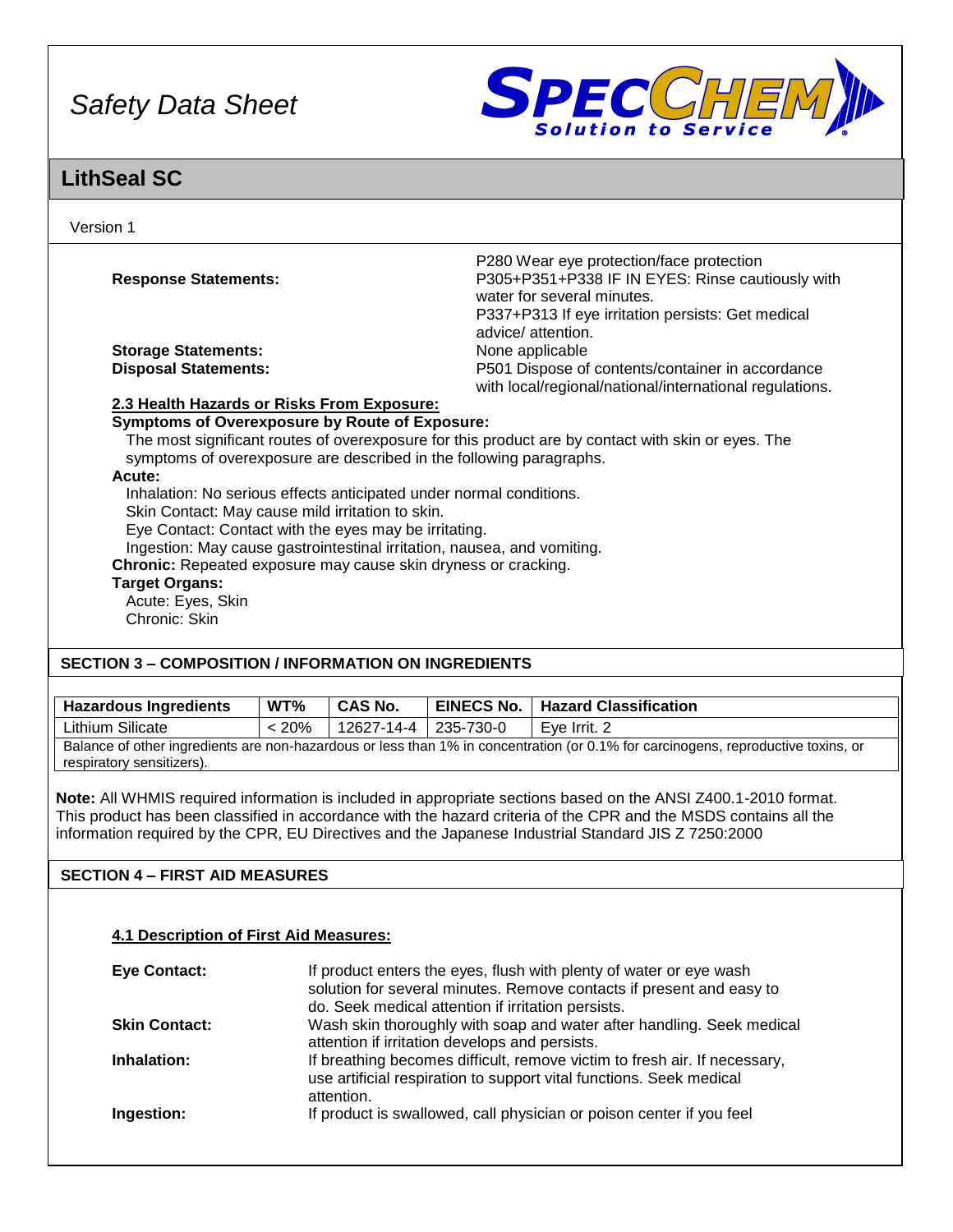

| <b>LithSeal SC</b>                                                                                                     |                                                                                                                                                                                                                                                 |                                                                                                                                                                                                                                                                                                                             |
|------------------------------------------------------------------------------------------------------------------------|-------------------------------------------------------------------------------------------------------------------------------------------------------------------------------------------------------------------------------------------------|-----------------------------------------------------------------------------------------------------------------------------------------------------------------------------------------------------------------------------------------------------------------------------------------------------------------------------|
| Version 1                                                                                                              |                                                                                                                                                                                                                                                 |                                                                                                                                                                                                                                                                                                                             |
| <b>Medical Conditions</b>                                                                                              | the health professional.                                                                                                                                                                                                                        | unwell. If professional advice is not available, do not induce vomiting.<br>Never induce vomiting or give dilutents (milk or water) to someone who<br>is unconscious, having convulsions, or who cannot swallow. Seek<br>medical advice. Take a copy of the label and/or SDS with the victim to                             |
| <b>Generally Aggravated</b><br><b>By Exposure:</b>                                                                     | aggravated by prolonged contact.                                                                                                                                                                                                                | Pre-existing skin, respiratory system or eye problems may be                                                                                                                                                                                                                                                                |
|                                                                                                                        |                                                                                                                                                                                                                                                 | 4.2 Symptoms and Effects Both Acute and Delayed: Exposure to the eyes may cause irritation.<br>4.3 Recommendations to Physicians: Treat symptoms and eliminate overexposure.                                                                                                                                                |
| <b>SECTION 5 - FIRE FIGHTING MEASURES</b>                                                                              |                                                                                                                                                                                                                                                 |                                                                                                                                                                                                                                                                                                                             |
| 5.1 Fire Extinguishing Materials:                                                                                      |                                                                                                                                                                                                                                                 |                                                                                                                                                                                                                                                                                                                             |
| Use the following fire extinguishing materials:<br>5.2 Unusual Fire and Explosion Hazards:<br>drains or water courses. |                                                                                                                                                                                                                                                 | <b>Water Spray: Yes</b><br>Foam: Yes<br>Halon: Yes<br><b>Carbon Dioxide: Yes</b><br>Dry Chemical: Yes<br>Other: Any "C" Class<br>Irritating and toxic fumes may be produced at high temperatures. Use of water may result if<br>the formation of a toxic aqueous solution. Do not allow run-off from fire fighting to enter |
| <b>Explosive Sensitivity to Mechanical Impact:</b><br><b>Explosive Sensitivity to Static Discharge:</b>                |                                                                                                                                                                                                                                                 | <b>No</b><br><b>No</b>                                                                                                                                                                                                                                                                                                      |
| 5.3 Special Fire-Fighting Procedures:<br>applied water spray.<br>$\bullet$<br>environmentally sensitive areas.         | Incipient fire responders should wear eye protection.<br>Structural firefighters must wear Self-Contained Breathing<br>Apparatus (SCBA) and full protective equipment.<br>Isolate materials not yet involved in the fire and protect personnel. | Move containers from fire area if this can be done without risk; otherwise, cool with carefully<br>If possible, prevent run-off water from entering storm drains, bodies of water, or other                                                                                                                                 |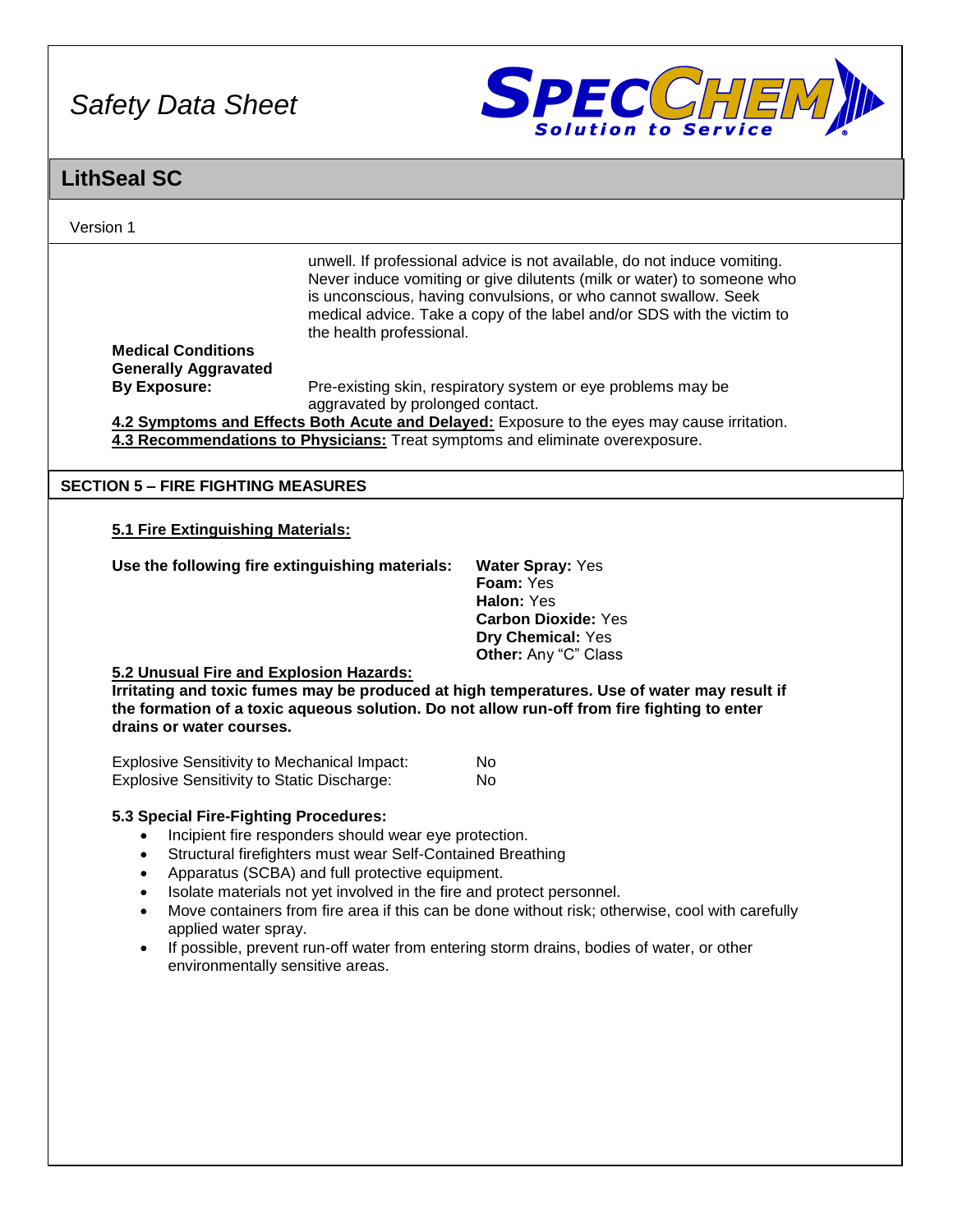

## **LithSeal SC**

## Version 1



## **SECTION 6 – ACCIDENTAL RELEASE MEASURES (STEPS FOR SPILLS)**

## **6.1 Personal Precautions, Protective Equipment and Emergency Procedures:**

Use cautious judgment when cleaning up spill. Wear suitable protective clothing, gloves, and eye/face protection.

## **6.2 Environmental Precautions:**

Construct a dike to prevent spreading. Keep out of sewers, storm drains, surface waters, and soils.

## **6.3 Spill and Leak Response:**

## **Small Spills:**

- Collect material via broom or mop. Place in tightly sealed containers for proper disposal.
- Approach spill areas with caution.
- If liquid was introduced, create a dike or trench to contain material.
- Soak up with absorbent material such as clay, sand or other suitable non-reactive material.

## **Large Spills:**

- Place in leak-proof containers. Seal tightly for proper disposal.
- Dispose of in accordance with U.S. Federal, State, and local hazardous waste disposal regulations and those of Canada and its Provinces, those of Australia, Japan and EU Member States (see Section 13, Disposal Considerations).

## **SECTION 7 - HANDLING AND STORAGE**

## **7.1 Precautions for Safe Handling:**

To prevent eye contact under the foreseeable conditions of use, wear appropriate safety eyewear. When handling, do not eat, drink, or smoke. Wash thoroughly after handling.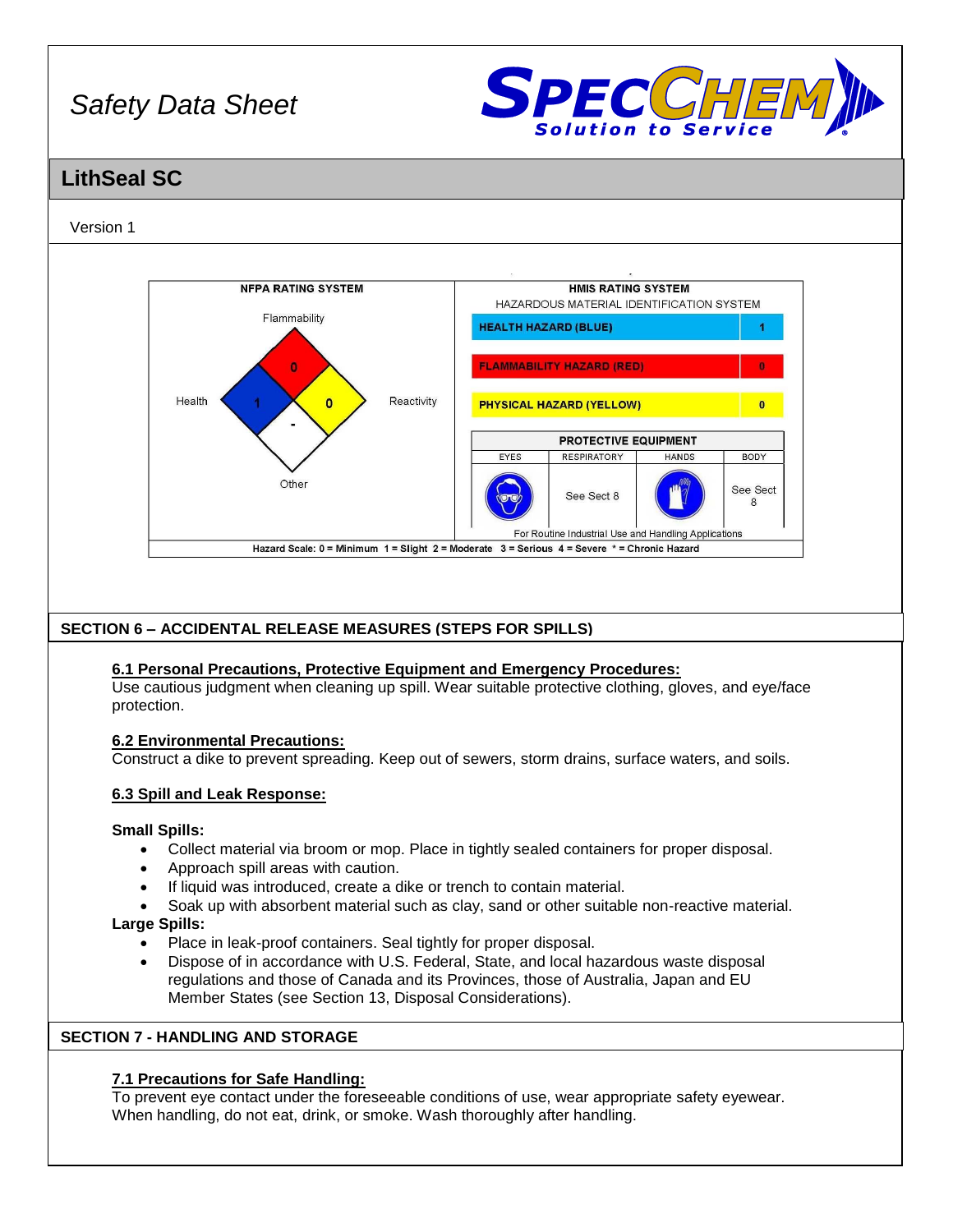

## **LithSeal SC**

Version 1

## **7.2 Storage and Handling Practices:**

Keep away from incompatible materials. Keep container closed when not in use and store in well ventilated area.

## **7.3 Specific Uses:**

Concrete Curing Compound.

## **SECTION 8 – EXPOSURE CONTROLS / PERSONAL PROTECTION**

## **8.1 Exposure Parameters:**

| <br>Ingredients  | <b>CAS No.</b> | <b>DEI</b><br>neur.<br>1Д.<br>כי<br>--- | <b>NIOSH PEL</b>  |
|------------------|----------------|-----------------------------------------|-------------------|
| Lithium Silicate | 262<br>4-14 /  | Not listed                              | . .<br>Not listed |

#### **8.2 Exposure Controls: Ventilation and Engineering Controls:** Use with adequate ventilation to ensure

exposure levels are maintained below the limits provided above.

*The following information on appropriate Personal Protective Equipment is provided to assist employers in complying with OSHA regulations found in 29 CFR Subpart I (beginning at 1910.132), or standards of EU member states (including EN 149 for respiratory PPE, and EN 166 for face/eye protection), and those of Japan. Please reference applicable regulations and standards for relevant details.*

| <b>Respiratory Protection:</b> | Not required for properly ventilated areas.<br>Maintain airborne contaminant concentrations<br>below guidelines listed above, if applicable. If<br>necessary, use only respiratory protection<br>authorized in the U.S. Federal OSHA<br><b>Respiratory Protection Standard (29 CFR)</b><br>1910.134), equivalent U.S. State standards,<br>Canadian CSA Standard Z94.4-93, the<br>European Standard EN149, or EU member<br>states. |
|--------------------------------|-----------------------------------------------------------------------------------------------------------------------------------------------------------------------------------------------------------------------------------------------------------------------------------------------------------------------------------------------------------------------------------------------------------------------------------|
| <b>Eye Protection:</b>         | Safety glasses or goggles are required.<br>If necessary, refer to U.S. OSHA 29 CFR<br>1910.133, Canadian Standards, and the<br>European Standard EN166, Australian<br>Standards, or relevant Japanese Standards.                                                                                                                                                                                                                  |
| <b>Hand Protection:</b>        | Chemical resistant gloves are required to<br>prevent skin contact.<br>If necessary, refer to U.S. OSHA 29 CFR<br>1910.138, the European Standard DIN EN 374,<br>the appropriate Standards of Canada, Australian<br>Standards, or relevant Japanese Standards.                                                                                                                                                                     |
| <b>Body Protection:</b>        | Use body protect appropriate to task being<br>performed.                                                                                                                                                                                                                                                                                                                                                                          |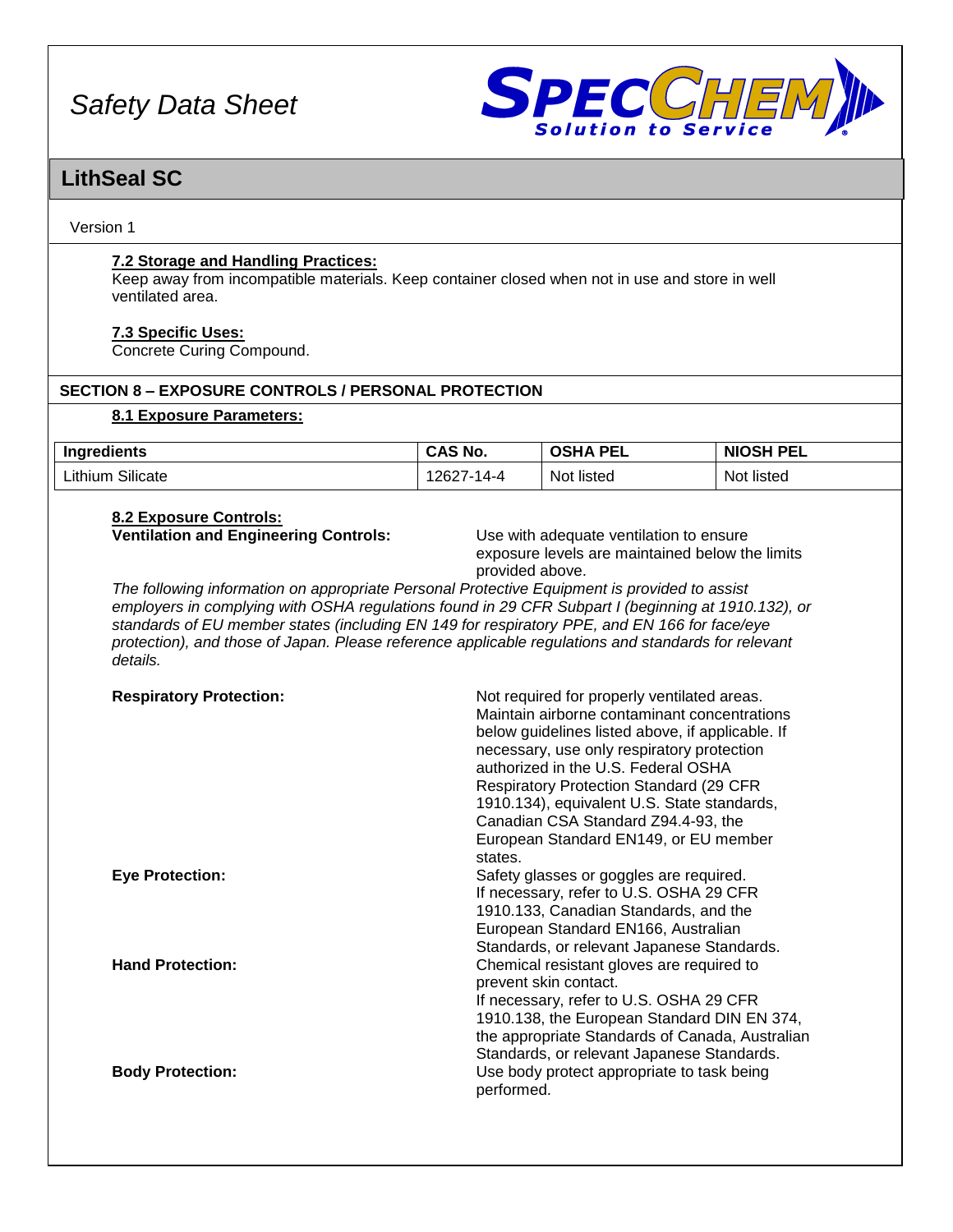

## **LithSeal SC**

Version 1

If necessary, refer to appropriate Standards of Canada, or appropriate standards of the EU, Australian Standards, or relevant Japanese Standards. If a hazard of injury to the feet exists due to falling objects, rolling objects, where objects may pierce the soles of the feet or where employee's feet may be exposed to electrical hazards, use foot protection, as described in U.S. OSHA 29 CFR 1910.136.

## **SECTION 9 – PHYSICAL AND CHEMICAL PROPERTIES**

**9.1 Information on Basic Physical and Chemical Properties: Appearance (Physical State and Color):** Clear to hazy liquid **Odor:** Negligible **Odor Threshold:** No data available **pH:** 11 **Melting/Freezing Point:** No data available **Boiling Point:** 212°F (100°C) **Flash Point:** No data available **Evaporation Rate:** No data available **Flammability (Solid; Gas):** Not applicable **Upper/Lower Flammability or Explosion Limits:** Not data available **Vapor Pressure (mm Hg @ 20°C (68° F):** 17mm **Vapor Density:** < 1 **Relative Density:** No data available **Specific Gravity:** 1.1 **Solubility in Water:** 100% **Weight per Gallon:** No data available **Partition Coefficient (n-octanol/water):** No data available **Auto-Ignition Temperature:** No data available **Decomposition Temperature:** No data available **Viscosity:** No data available **9.2 Other Information:** No data available

## **SECTION 10 – STABILITY AND REACTIVITY**

| <b>10.1 Reactivity:</b>                                                   | This product is not reactive.                      |  |
|---------------------------------------------------------------------------|----------------------------------------------------|--|
| 10.2 Stability:                                                           | Stable under conditions of normal storage and use. |  |
| 10.3 Possibility of Hazardous Reactions: Will not occur.                  |                                                    |  |
| <b>10.4 Conditions to Avoid:</b>                                          | Avoid excessive temperatures.                      |  |
| 10.5 Incompatible Substances:                                             | Strong oxidizing agents.                           |  |
| 10.6 Hazardous Decomposition Products: Carbon monoxide and dioxide smoke. |                                                    |  |

## **SECTION 11 – TOXICOLOGY INFORMATION**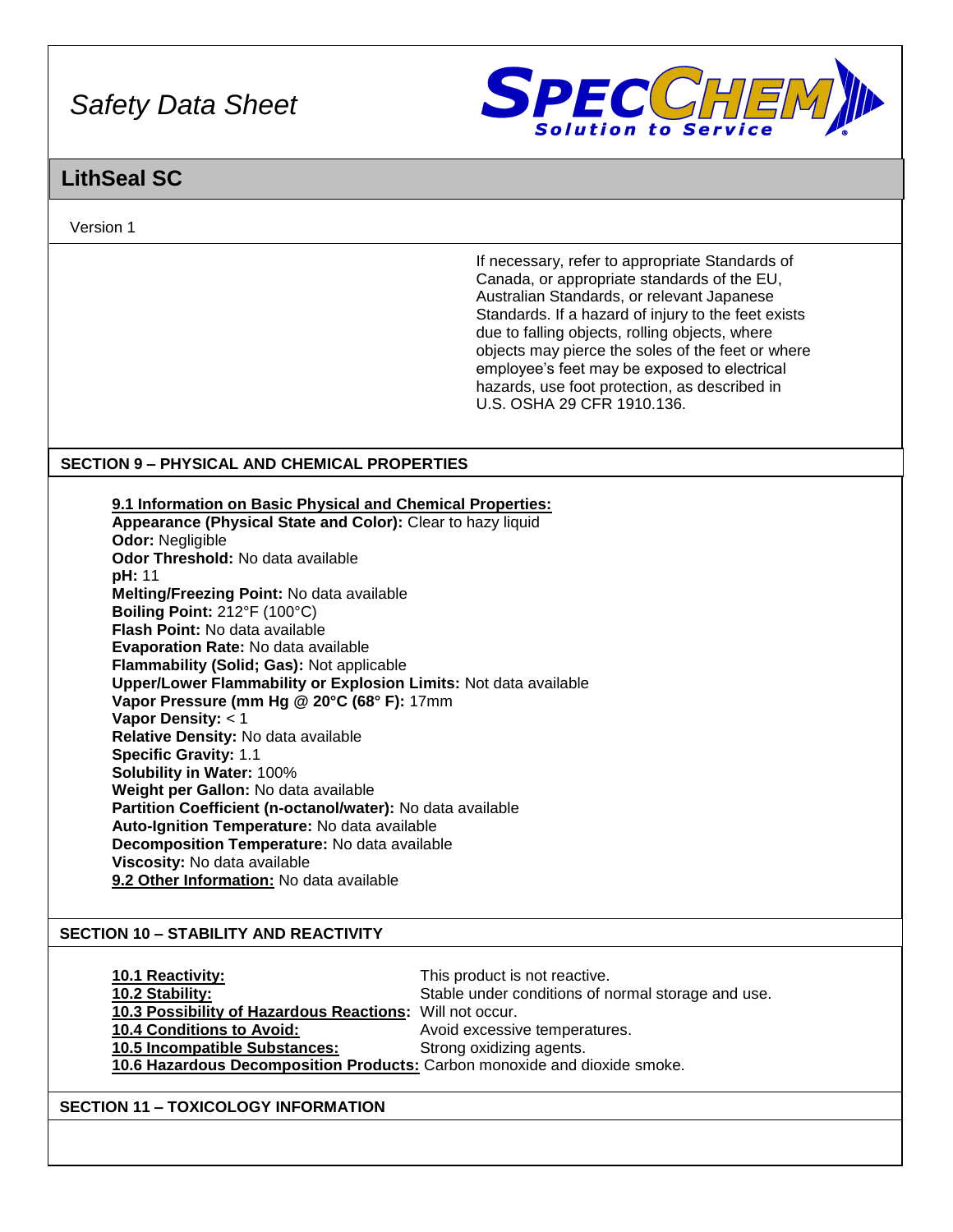

## **LithSeal SC**

| Version 1                                                          |                                                                                                                                                                                                                   |
|--------------------------------------------------------------------|-------------------------------------------------------------------------------------------------------------------------------------------------------------------------------------------------------------------|
| 11.1 Information on Toxicological Effects:                         |                                                                                                                                                                                                                   |
| <b>Toxicity Data:</b>                                              | No Data Available                                                                                                                                                                                                 |
| <b>Suspected Cancer Agent:</b>                                     | Ingredients within this product are found on one or more of the<br>following lists: FEDERAL OSHA Z LIST, NTP, IARC, or<br>CAL/OSHA and therefore are considered to be cancer-causing<br>agents by these agencies. |
| Irritancy:                                                         | Skin irritant.                                                                                                                                                                                                    |
| <b>Sensitization to the Product:</b>                               | This product is not expected to cause skin sensitization.                                                                                                                                                         |
| <b>Germ Cell Mutagenicity:</b>                                     | This product contains ingredients that are suspected to be a                                                                                                                                                      |
|                                                                    | germ cell mutagenic.                                                                                                                                                                                              |
| <b>Reproductive Toxicity:</b>                                      | This product is not expected to be a human reproductive                                                                                                                                                           |
|                                                                    | toxicant.                                                                                                                                                                                                         |
| <b>SECTION 12 - ECOLOGICAL INFORMATION</b>                         |                                                                                                                                                                                                                   |
|                                                                    |                                                                                                                                                                                                                   |
| 12.1 Toxicity:                                                     | No Data Available                                                                                                                                                                                                 |
| 12.2 Persistence and Degradability:                                | No specific data available on this product.                                                                                                                                                                       |
| 12.3 Bioaccumulative Potential:                                    | No specific data available on this product.                                                                                                                                                                       |
| 12.4 Mobility in Soil:                                             | No specific data available on this product.                                                                                                                                                                       |
|                                                                    | 12.5 Results of PBT and vPvB Assessment: No specific data available on this product.                                                                                                                              |
| 12.6 Other Adverse Effects:                                        | No data available                                                                                                                                                                                                 |
| 12.7 Water Endangerment Class:                                     | At present, there are no ecotoxicological assessments<br>for this product.                                                                                                                                        |
|                                                                    |                                                                                                                                                                                                                   |
| <b>SECTION 13 - DISPOSAL CONSIDERATIONS</b>                        |                                                                                                                                                                                                                   |
| 13.1 Waste Treatment Methods:                                      | Waste disposal must be in accordance with<br>appropriate U.S. Federal, State, and local<br>regulations, those of Australia, EU Member<br>States and Japan.                                                        |
| 13.2 EU Waste Code:                                                | Not determined                                                                                                                                                                                                    |
|                                                                    |                                                                                                                                                                                                                   |
| <b>SECTION 14 - TRANSPORTATION INFORMATION</b>                     |                                                                                                                                                                                                                   |
|                                                                    |                                                                                                                                                                                                                   |
| 14.1 U.S. Department of Transportation (DOT) Shipping Regulations: |                                                                                                                                                                                                                   |
|                                                                    | This product is classified (per 49 CFR 172.101) by the U.S. Department of Transportation, as follows.                                                                                                             |
| <b>UN Identification Number:</b>                                   | Not applicable                                                                                                                                                                                                    |
| <b>Proper Shipping Name:</b>                                       | Not regulated                                                                                                                                                                                                     |
| <b>Hazard Class Number and Description:</b>                        | Not applicable                                                                                                                                                                                                    |
| <b>Packing Group:</b>                                              | Not applicable                                                                                                                                                                                                    |
| <b>DOT Label(s) Required:</b>                                      | Not applicable                                                                                                                                                                                                    |
| <b>North American Emergency Response</b>                           |                                                                                                                                                                                                                   |
| <b>Guidebook Number:</b>                                           | Not applicable                                                                                                                                                                                                    |
| 14.2 Environmental Hazards:                                        |                                                                                                                                                                                                                   |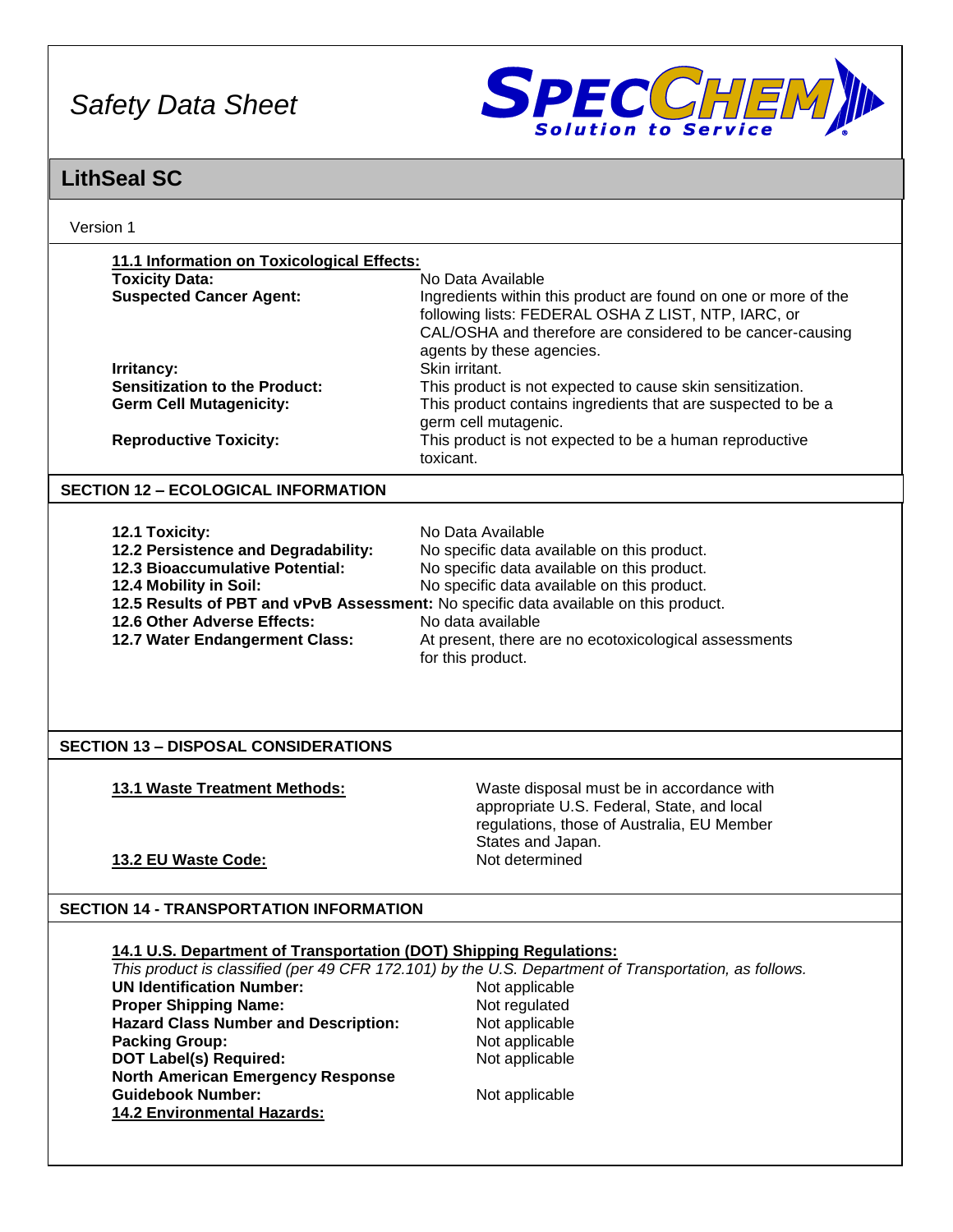

## **LithSeal SC**

## Version 1

| 14.3 Special Precaution for User:            | None   |
|----------------------------------------------|--------|
| 14.4 International Air Transport Association |        |
| <b>Shipping Information (IATA):</b>          | Not re |
| 14.5 International Maritime Organization     |        |
| <b>Shipping Information (IMO):</b>           |        |
| <b>UN Identification Number:</b>             | Not a  |
| <b>Proper Shipping Name:</b>                 | Not re |
| <b>Hazard Class Number and Description:</b>  | Not a  |
| <b>Packing Group:</b>                        | Not a  |
| <b>EMS-No:</b>                               | Not a  |

**Marine Pollutant: The components of this product are designated by the Marine Pollutant:** Department of Transportation to be Marine Pollutants (49 CFR 172.101, Appendix B).

Not regulated.

**Not applicable Not regulated Not applicable Not applicable EMS-No:** Not applicable

## **SECTION 15 – REGULATORY INFORMATION**

## **15.1 Safety, Health and Environmental Regulations Specific for the Substance or Mixture:** United States Regulations:

## **U.S. SARA Reporting Requirements:**

The components of this product are not subject to the reporting requirements of Sections 302, 304, and 313 of Title III of the Superfund Amendments and Reauthorization Act.

**U.S. SARA 311/312:**

Acute Health: Yes; Chronic Health: No; Fire: No; Reactivity; No

**U.S. CERCLA Reportable Quantity:**

None

**U.S. TSCA Inventory Status:**

The components of this product are listed on the TSCA Inventory or are exempted from listing.

**Other U.S. Federal Regulations:**

None known

**California Safe Drinking Water and Toxic Enforcement Act (Proposition 66):**

This product does not contain ingredients on the Proposition 65 Lists.

## **15.2 Canadian Regulations:**

**Canadian DSL/NDSL Inventory Status:**

Components are DSL Listed, NDSL Listed and/or are exempt from listing

## **Other Canadian Regulations:**

Not applicable

**Canadian Environmental Protection Act (CEPA) Priorities Substances Lists:**

This product has been classified in accordance with the hazard criteria of the Controlled Products Regulations and the MSDS contains all of the information required by those regulations.

## **Canadian WHMIS Classification and Symbols:**

This product is D2B, Materials causing other toxic effects, per WHMIS Controlled Product Regulations.